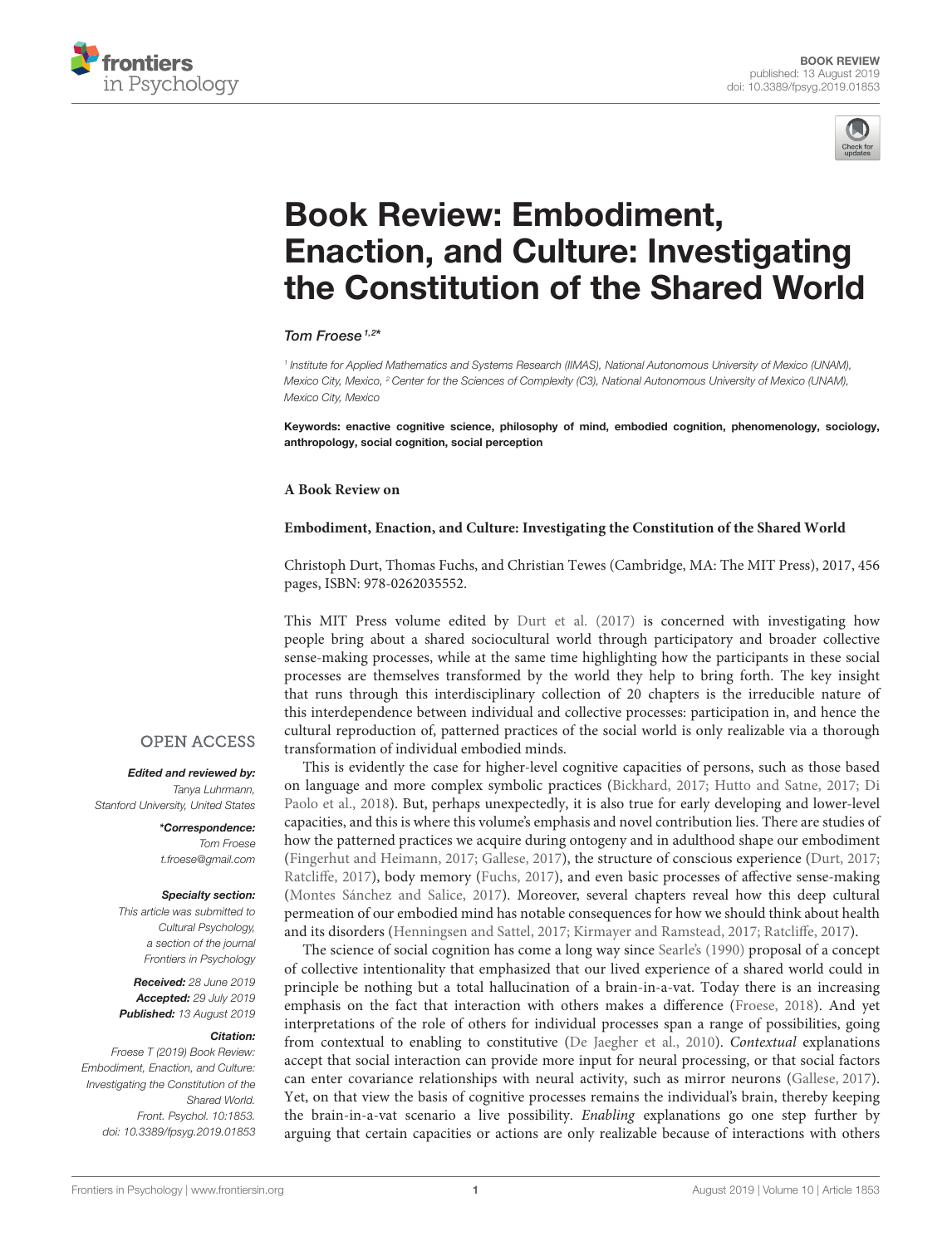[\(Elias, 2017;](#page-1-6) [Rucinska, 2017\)](#page-2-9). This is most evident when considering the role of caretakers during ontogeny, but it continues to apply during adulthood [\(Gallagher, 2017\)](#page-2-10). On this view, certain individual capacities are best conceived of as open loops that require others in order to be closed into functional units [\(Fuchs, 2017,](#page-2-3) [2018\)](#page-2-11). This consideration gives rise to an even stronger possibility, namely that these interactions not only enable individual structures and capacities, but are actually a constitutive part of them [\(de Warren, 2017;](#page-1-7) Di Paolo and De Jaegher, [2017\)](#page-1-8). According to this radical proposal, others form an irreducible part of ourselves.

Another useful way of carving up the conceptual space is by considering the status of our relations with others. A broad division can be made between authors who conceive of this as a relationship in which the other is directly perceived or disclosed, and those who conceive of the content of social perception as a representation of the other. The former approach is accepted by most enactive, ecological, and phenomenological contributions. The latter, indirect approach is the default stance of mainstream cognitive science, but in this volume is almost absent. The direct approach can be further subdivided into whether the social relationship is enabling or also constitutive of an individual's properties and capacities. Some versions of ecological psychology seem to prefer an enabling role of others [\(Garofoli, 2017;](#page-2-12) Montes Sánchez and Salice, [2017;](#page-2-4) [Rucinska, 2017\)](#page-2-9), whereas enactive and phenomenological approaches go further by assigning a constitutive role [\(Bickhard, 2017;](#page-1-1) [Di Paolo and De Jaegher, 2017;](#page-1-8) [Moran, 2017\)](#page-2-13).

Among authors defending a constitutive role there is a debate about the extent to which relations with others permeate individual existence. A conservative possibility is to accept that interactions are constitutive of many aspects of existence, but that there is a minimal self which precedes those interactions [\(Brinck et al., 2017;](#page-1-9) [Zahavi, 2017\)](#page-2-14). A radical

## **REFERENCES**

- <span id="page-1-1"></span>Bickhard, M. H. (2017). "The emergence of persons," in Embodiment, Enaction, and Culture: Investigating the Constitution of the Shared World, eds C. Durt, T. Fuchs, and C. Tewes (Cambridge, MA: MIT Press), 201–213.
- <span id="page-1-9"></span>Brinck, I., Reddy, V., and Zahavi, D. (2017). "The primacy of the "we"?," in Embodiment, Enaction, and Culture: Investigating the Constitution of the Shared World, eds C. Durt, T. Fuchs, and C. Tewes (Cambridge, MA: MIT Press), 131–147.
- <span id="page-1-10"></span>Ciaunica, A., and Fotopoulou, A. (2017). "The touched self: psychological and philosophical perspectives on proximal intersubjectivity and the self," in Embodiment, Enaction, and Culture: Investigating the Constitution of the Shared World, eds C. Durt, T. Fuchs, and C. Tewes (Cambridge, MA: MIT Press), 173–192. doi: [10.7551/mitpress/9780262035552.003.0009](https://doi.org/10.7551/mitpress/9780262035552.003.0009)
- <span id="page-1-5"></span>De Jaegher, H., Di Paolo, E., and Gallagher, S. (2010). Can social interaction constitute social cognition? Trends Cogn. Sci. 14, 441–447. doi: [10.1016/j.tics.2010.06.009](https://doi.org/10.1016/j.tics.2010.06.009)
- <span id="page-1-7"></span>de Warren, N. (2017). "We are, therefore I am - I am, therefore we are: the third in Sartre's social ontology," in Embodiment, Enaction, and Culture: Investigating the Constitution of the Shared World, eds C. Durt, T. Fuchs, and C. Tewes (Cambridge, MA: The MIT Press), 47–63. doi: [10.7551/mitpress/9780262035552.003.0003](https://doi.org/10.7551/mitpress/9780262035552.003.0003)

but intriguing alternative is that the individual self should not be assigned any primacy and that it instead always already coemerges in interaction with others [\(Ciaunica and Fotopoulou,](#page-1-10) [2017;](#page-1-10) [Ratcliffe, 2017\)](#page-2-2). A codependent emergence of self-andother can be investigated in different timescales, ranging from prenatal ontogeny and development in an individual's lifetime [\(Ciaunica and Fotopoulou, 2017;](#page-1-10) [Gallese, 2017\)](#page-2-1) to the historical constitution of patterned and symbolic practices over generations reaching pack into prehistory [\(Fuchs, 2017;](#page-2-3) [Garofoli, 2017;](#page-2-12) Hutto and Satne, [2017\)](#page-2-0). Even on evolutionary timescales life always comes from life.

In summary, this volume is a fitting sequel to the foundational MIT Press volume on enaction edited by [Stewart et al. \(2010\)](#page-2-15). The aim of that first volume was to help establish the enactive approach as a new paradigm for cognitive science, and a key concern was to find a conceptual bridge between "lowlevel" sensorimotor activity and "high-level" human cognition [\(Froese, 2012\)](#page-2-16). That original goal has been accomplished: mainstream cognitive science is increasingly taking into account the role of embodied interaction with the environment, while the enactive approach (broadly conceived) has been scaled up to the sociocultural environment. Consequently, as that approach has matured, it has also become much less concerned with criticizing the classical computationalist paradigm. As this volume nicely demonstrates, instead that approach is now more interested in forging ahead on its own terms. It is thereby developing an attractive vision for a modern cognitive science that places interaction, especially sociocultural interaction, center stage.

## AUTHOR CONTRIBUTIONS

The author confirms being the sole contributor of this work and has approved it for publication.

- <span id="page-1-2"></span>Di Paolo, E. A., Cuffari, E. C., and De Jaegher, H. (2018). Linguistic Bodies: The Continuity Between Life and Language. Cambridge, MA: MIT Press. doi: [10.7551/mitpress/11244.001.0001](https://doi.org/10.7551/mitpress/11244.001.0001)
- <span id="page-1-8"></span>Di Paolo, E. A., and De Jaegher, H. (2017). "Neither individualistic nor interactionist," in Embodiment, Enaction, and Culture: Investigating the Constitution of the Shared World, eds C. Durt, T. Fuchs, and C. Tewes (Cambridge, MA: MIT Press), 87–105. doi: [10.7551/mitpress/9780262035552.003.0005](https://doi.org/10.7551/mitpress/9780262035552.003.0005)
- <span id="page-1-4"></span>Durt, C. (2017). "Consciousness, culture, and significance," in Embodiment, Enaction, and Culture: Investigating the Constitution of the Shared World, eds C. Durt, T. Fuchs, and C. Tewes (Cambridge, MA: MIT Press), 65–86.
- <span id="page-1-0"></span>Durt, C., Fuchs, T., and Tewes, C. (eds.). (2017). Embodiment, Enaction, and Culture: Investigating the Constitution of the Shared World. Cambridge, MA: MIT Press.
- <span id="page-1-6"></span>Elias, J. Z. (2017). "The extent of our abilities: the presence, salience, and sociality of affordances," in Embodiment, Enaction, and Culture: Investigating the Constitution of the Shared World, eds C. Durt, T. Fuchs, and C. Tewes (Cambridge, MA: MIT Press), 245–256. doi: [10.7551/mitpress/9780262035552.003.0014](https://doi.org/10.7551/mitpress/9780262035552.003.0014)
- <span id="page-1-3"></span>Fingerhut, J., and Heimann, K. (2017). "Movies and the mind: on our filmic body," in Embodiment, Enaction, and Culture: Investigating the Constitution of the Shared World, eds C. Durt, T. Fuchs, and C. Tewes (Cambridge, MA: MIT Press), 353–377. doi: [10.7551/mitpress/9780262035552.003.0019](https://doi.org/10.7551/mitpress/9780262035552.003.0019)